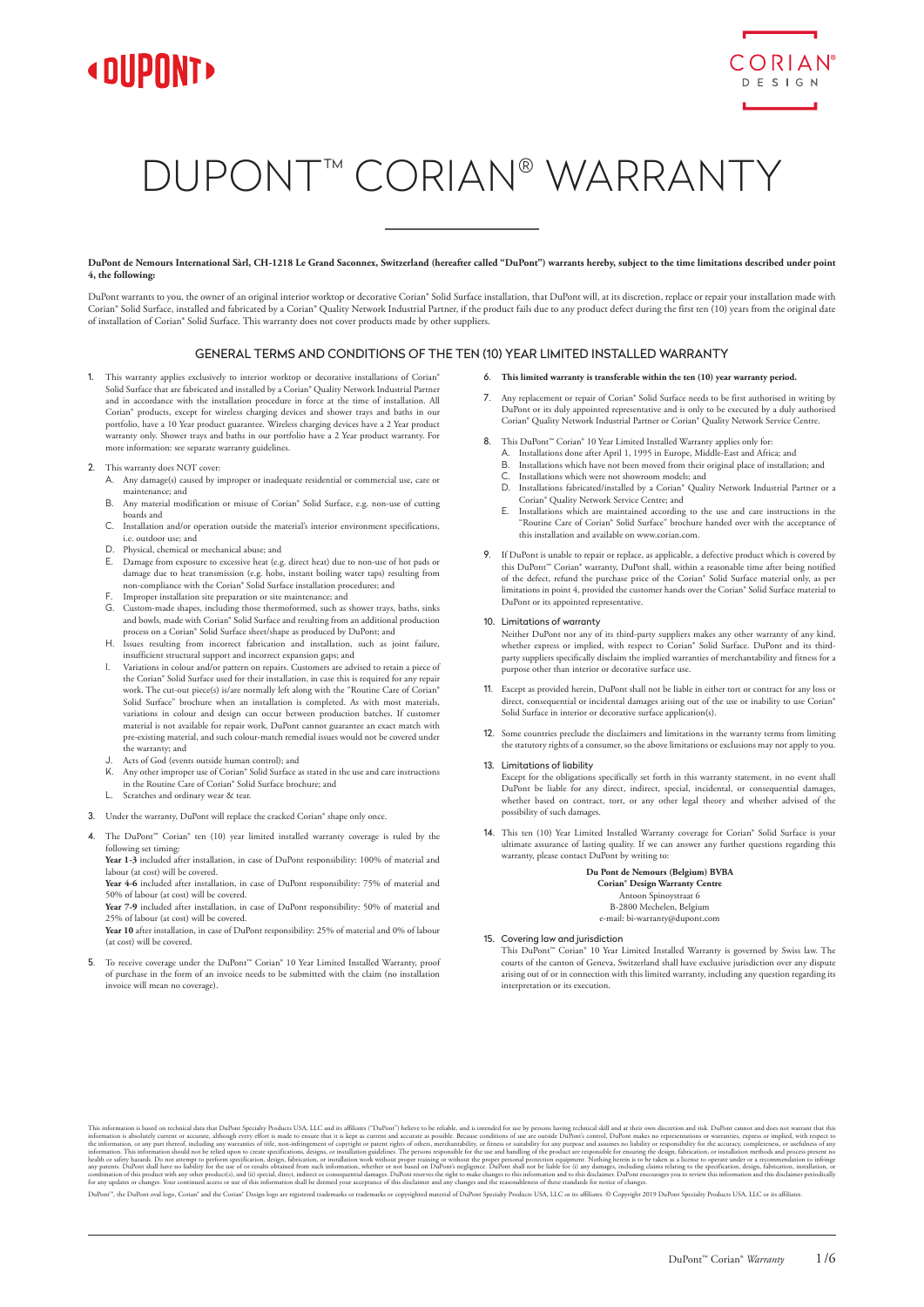



# GARANTIE DUPONT™ CORIAN®

## **DuPont de Nemours International Sàrl, Ch-1218 Le Grand Saconnex, SUISSE (nommé DuPont) garantit ce qui suit, sous réserve des délais prescrits au point 4 :**

DuPont garantit au propriétaire d'une installation intérieure originale en Corian® Solid Surface, telle que plan de travail ou solution décorative, la réparation ou le remplacement, à sa discrétion, de l'installation en Corian® Solid Surface, transformée et installée par un Industrial Partner du Corian® Quality Network (transformateur certifié du Réseau Qualité Corian®), dans l'éventualité où le produit sus-mentionné présenterait un défaut résultant d'un vice de fabrication, de transformation ou d'installation et ce durant les 10 premières années après la date d'installation de Corian® Solid Surface. Cette garantie ne couvre pas les produits fabriqués par d'autres fournisseurs.

## TERMES ET CONDITIONS GENERALES DE LA GARANTIE LIMITEE DE DIX (10) ANS

1. Cette garantie s'applique exclusivement aux installations intérieures en Corian® Solid Surface tels que plans de travail ou solutions décoratives fabriqués et installés par un Industrial Partner du Corian® Quality Network et conformément à la procédure d'installation en vigue moment de l'installation. Tous les produits Corian®, à l'exception des dispositifs de recharge sans fil, des receveurs de douche et des baignoires de notre portefeuille, bénéficient d'une garantie produit de 10 ans. Les dispositifs de recharge sans fil ont une garantie produit de 2 ans seulement. Les receveurs de douche et les baignoires de notre portefeuille bénéficient d'une garantie de 2 ans. Pour plus d'informations, veuillez consulter les documents séparés sur les ,<br>lirectives de la garantie.

## 2. La présente garantie ne couvre pas :

- A. Les dommages dus à une utilisation résidentielle ou commerciale inappropriée ou inadéquate ou un entretien incorrect ou inadéquat.
- B. Les modifications non autorisées ou le mauvais usage du matériau Corian® Solid Surface, notamment l'absence d'utilisation de planche à découper.
- C. Les installations et/ou utilisations non conformes aux prescriptions de décoration intérieure du produit, i.e. utilisation en extérieur.
- D. Les agressions physiques, chimiques ou mécaniques.
- E. Les dommages dus à l'exposition à une chaleur excessive (ex. chaleur directe) suite à l'absence d'utilisation de repose-plats, ou liés à la transmission de chaleur résultant du non-respect des procédures d'installation de Corian® Solid Surface (ex. tables de cuisson ou robinets d'eau bouillante).
- F. Les préparations ou maintenances inadéquates du site d'installation.<br>G. Les produits moulés faits sur-mesure, y compris ceux réalisés par the
- Les produits moulés faits sur-mesure, y compris ceux réalisés par thermoformage, comme les receveurs de douche, baignoires, éviers et lavabos fabriqués en Corian® Solid Surface et résultant d'un processus de fabrication supplémentaire à partir d'un produit moulé ou d'un panneau Corian® Solid Surface produit par DuPont.
- H. Les problèmes découlant d'une fabrication et d'une installation incorrecte, tels que des joints défectueux, un support structurel insuffisant, des espaces de dilatation inadaptés.
- I. Les variations de coloris et/ou de motifs suite à des réparations. Il est conseillé aux clients de conserver un échantillon du matériau Corian® Solid Surface utilisé pour leur installation, à d'éventuelles fins de réparation. Des découpes/chutes des installations sont généralement remises aux clients à la fin de l'installation avec le « Guide d'entretien de Corian® Solid Surface ». Comme avec tous les matériaux, les coloris et les motifs peuvent varier selon les lots de production. Si le client est dans l'incapacité de fournir une découpe pour la réparation, DuPont ne peut garantir une correspondance exacte avec le matériau installé et ces variations de coloris ne sont pas couvertes par la garantie.
- J. Force majeure (événements incontrôlables).<br>
K. Toute autre utilisation incorrecte de Coris
- Toute autre utilisation incorrecte de Corian® Solid Surface, comme indiqué dans les instructions d'utilisation et d'entretien de la brochure Entretien courant de Corian® Solid Surface; et
- L. Rayures et usure normale.
- 3. Au cours de la garantie, DuPont remplacera une seule fois les vasques et éviers fissurés.
- 4. La couverture offerte par la garantie DuPont™ Corian® de 10 ans limitée à l'installation est régie par le calendrier établi ci-après :

**De la 1ère à la 3ème année** comprise suivant l'installation : matériaux et main-d'œuvre (au prix coûtant) couverts à 100 % en cas de responsabilité de DuPont.

**De la 4ème à la 6ème année** comprise suivant l'installation : matériaux couverts à 75 % et main-d'œuvre (au prix coûtant) couverte à 50 % en cas de responsabilité de DuPont.

**De la 7ème à la 9ème année** comprise suivant l'installation : matériaux couverts à 50 % et main-d'œuvre (au prix coûtant) couverte à 25 % en cas de responsabilité de DuPont. **10ème année** suivant l'installation : matériaux couverts à 25% et main-d'œuvre (au prix

coûtant) couverte à 0% en cas de responsabilité de DuPont.

5. Pour bénéficier de la garantie DuPont™ Corian® de 10 ans limitée à l'installation, la preuve d'achat sous la forme de facture devra être présentée lors de la réclamation (en l'absence de facture, aucune garantie ne sera fournie).

#### 6. **Cette garantie limitée est transférable durant les 10 ans couverts par celle-ci.**

- 7. Les réparations ou remplacements sous garantie de Corian® Solid Surface ne peuvent être exécutés qu'après autorisation écrite de DuPont ou de son représentant dûment désigné et uniquement par un Industrial Partner ou Service Centre du Corian® Quality Network.
- 8. La garantie DuPont™ Corian® de 10 ans limitée à l'installation s'applique exclusivement dans les cas suivants :
	- A. Installations réalisées après le 1er avril 1995 en Europe, au Moyen-Orient et en Afrique.<br>B. Installations qui n'ont pas été déplacées de leur site d'installation initial.
	- B. Installations qui n'ont pas été déplacées de leur site d'installation initial. C. Installations qui n'étaient pas des modèles d'exposition.
	-
	- D. Installations transformées/installées par un Industrial Partner ou Service Center du Corian® Quality Network.
	- E. Installations entretenues conformément aux instructions énoncées dans le Guide d'entretien de Corian® remis à la réception de l'installation, et disponible sur www.corian.com.
- 9. Si DuPont n'est pas en mesure de réparer ou de remplacer, selon le cas, un produit défectueux couvert par la garantie DuPont™ Corian®, DuPont s'engage à rembourser, dans un délai<br>raisonnable suivant la notification du défaut, le prix d'achat du seul matériau Corian® Solid Surface, conformément aux limitations prescrites au point 4, à condition que le client remette le produit en question à DuPont ou un représentant désigné.

#### 10. Limitations de garantie

Ni DuPont, ni l'un de ses fournisseurs tiers ne libellent d'autre garantie quelle qu'elle soit, expresse ou implicite concernant Corian® Solid Surface. DuPont et ses fourn rejettent spécifiquement les garanties implicites d'aptitude à la vente et d'adéquation à un but particulier autre que l'utilisation pour des surfaces d'intérieur et décorative.

- 11. À l'exception des dispositions contenues dans les présentes, DuPont décline toute responsabilité contractuelle ou extracontractuelle de toute perte ou de tous dommages directs, indirects ou<br>occasionnels découlant de l'utilisation ou de l'incapacité d'utilisation de Corian® Solid Surface en vertu des présentes.
- 12. Certains pays interdisent les exclusions et limitations dans les clauses de garantie, de telle sorte que les limitations ou exclusions mentionnées ci-dessus ne s'appliquent pas aux consommateurs des pays en question.

#### 13. Limitations de responsabilité

À l'exception des obligations spécifiquement visées dans la présente garantie, DuPont ne sera en aucun cas responsable des dommages directs, indirects, spéciaux, occasionnels ou consécutifs, que ladite responsabilité repose sur un droit contractuel, extracontractuel ou toute autre théorie juridique et que DuPont soit ou non informé de l'éventualité de tels dommages.

14. La garantie de 10 ans limitée à l'installation de Corian® Solid Surface constitue, pour le client, le gage le plus sûr d'une qualité durable. Pour toute autre question concernant la présente garantie, veuillez contacter DuPont par écrit à l'adresse suivante :

## **Du Pont de Nemours (Belgium) BVBA**

**Corian® Design Warranty Centre** Antoon Spinoystraat 6 B-2800 Mechelen, Belgique e-mail: bi-warranty@dupont.com

## 15. Droit applicable et compétence

La présente garantie DuPont™ Corian® de 10 ans limitée à l'installation est régie par le droit suisse. Tout litige découlant de ou ayant un rapport avec la présente garantie limitée, son interprétation ou son exécution sera soumis à la compétence exclusive des tribunaux du canton de Genève, Suisse.

Ce document est une traduction du document original en langue anglaise. Seule la version anglaise a valeur légale et reste en vigueur jusqu'à son remplacement.

Cette information es that do and es the dominal center stechniques que Duben Response the information of the soutier of Duben? Issue and the actual technique information of beneficial center information ending the set of d

DuPon", IOnde DuPont, Corian "el logo Corian" Design sont des marques commerciales ou des marques commerciales déposées ou du matériel sous copyright de DuPont Specialty Products USA, LLC ou de ses sociétés affiliées. © Co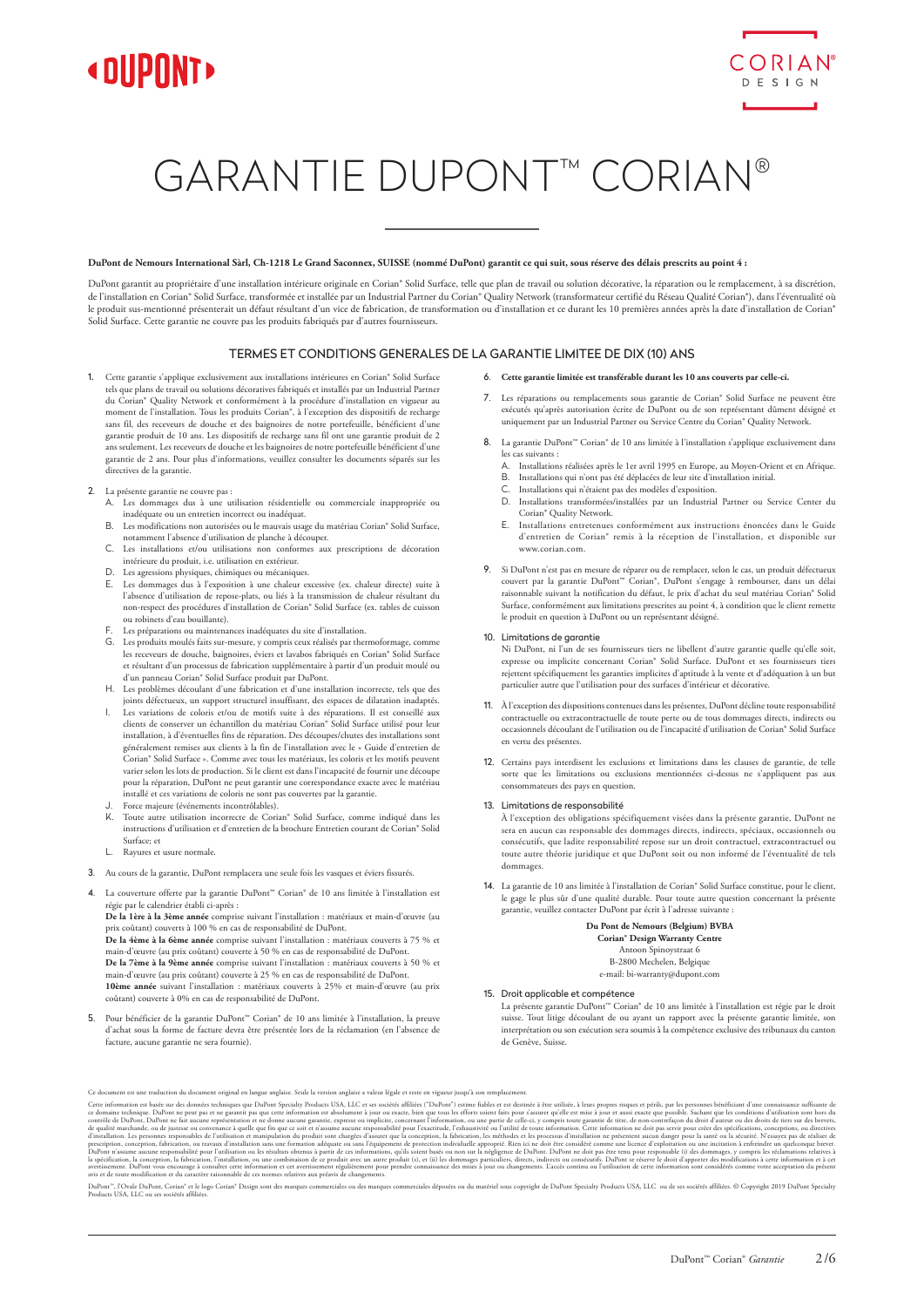



# DUPONT™ CORIAN® GARANTIE

**Unter Berücksichtigung der unter Punkt 4 genannten zeitlichen Beschränkungen gewährt DuPont de Nemours International Sàrl, CH-1218 Le Grand Saconnex, Schweiz, folgende Garantie:**

DuPont garantiert Ihnen, dem Besitzer einer original Corian® Solid Surface Innenarbeitsfläche oder dekorativen Installation, dass DuPont nach eigenem Ermessen Ihre Installation aus Corian® Solid Surface, die von einem Industrial Partner des Corian® Quality Network installiert und hergestellt wurde, ersetzen oder reparieren wird, wenn das Produkt in den ersten zehn (10) Jahren ab dem ursprünglichen Installationsdatum der Corian® Solid Surface aufgrund eines Produktfehlers Mängel aufweist. Diese Garantie erstreckt sich nicht auf Produkte anderer Hersteller.

## ALLGEMEINE GESCHÄFTSBEDINGUNGEN DER BESCHRÄNKTEN ZEHN-(10) -JAHRES-GARANTIE FÜR INSTALLATIONEN

1. Diese Garantie gilt ausschließlich für Corian® Solid Surface Inneninstallationen als Arbeitsplatte oder dekorativer Art, die von einem Industrial Partner des Corian® Quality Network gemäß dem zum Zeitpunkt der Installation gültigen Installationsverfahren installiert und gefertigt werden. Alle Corian®-Produkte, mit Ausnahme von kabellosen Ladegeräten und Duschbecken und Wannen in unserem Portfolio, haben eine 10-jährige Produktgarantie. Kabellose Ladegeräte haben eine Produktgarantie von nur 2 Jahren. Duschbecken und Wannen in unserem Portfolio haben eine Produktgarantie von 2 Jahren. Weitere Informationen: siehe separate Gewährleistungsrichtlinien.

## 2. Von dieser Garantie AUSGESCHLOSSEN sind:

- A. Jegliche/r Schaden/Schäden durch mangelhafte oder unzureichende Verwendung, Pflege oder Instandhaltung in öffentlichen oder privaten Anwendungen; und
- B. Jegliche unerlaubte Änderung oder unsachgemäße Verwendung von Corian® Solid Surface, z. B. Nichtverwendung von Schneidbrettern; und
- C. Installation und/oder Verwendung außerhalb der Umgebungsspezifikationen für das Produkt, z. B. Verwendung im Freien; und D. Schäden durch physikalischen, chemischen oder mechanischen Missbrauch; und
- 
- E. Schäden durch übermäßige Hitzeeinwirkung (z. B. direkte Hitze) durch Nichtverwendung von Topf-Untersetzern oder Schäden durch Wärmeübertragung aufgrund eines schlechten Wärmeschutzes (z. B. Herdplatten, Kochwasser-Armaturen) durch Nichteinhaltung der Corian® Solid Surface Installationsanweisungen; und
- 
- F. Mangelhafte Vorbereitung oder Instandhaltung des Standorts; und G. Individuell angefertigte Formen, einschließlich thermogeformter Formen, wie Duschund Badewannen oder Wasch- und Spülbecken aus Corian® Solid Surface, erzeugt mittels eines zusätzlichen Produktionsprozesses auf einer Corian® Solid Surface Platte/Form, wie sie von DuPont hergestellt wird; und
- Probleme, die sich aus fehlerhafter Herstellung und Installation ergeben, z. B. fehlerhafte Verbindungsstellen, ungenügender Halt oder ungenügende Dehnfugen; und
- I. Farb- und/oder Musterabweichungen bei Reparaturen. Kunden sollten ein Stück der für ihre Installation verwendeten Corian® Solid Surface aufbewahren, falls dies später für etwaige Reparaturen benötigt wird. Reststücke werden nach Abschluss der Installation normalerweise zusammen mit der Broschüre "Die Pflege von Corian® Solid Surface" dem Kunden überreicht. Wie bei den meisten Werkstoffen kann es zwischen einzelnen Produktions-Chargen zu Abweichungen in Farbe und Ausführung geben. Sollte beim Kunden kein Material für Reparaturarbeiten zur Verfügung stehen, kann DuPont keine absolute Übereinstimmung mit dem bereits installierten Material garantieren. Maßnahmen zur Behebung von Farbabweichungen fallen aus diesem Grund nicht unter diese Gewährleistung; und
- J. Höhere Gewalt (Ereignisse außerhalb menschlicher Kontrolle); und
- K. Sonstige unsachgemäße Verwendung von Corian® Solid Surface, wie in den Gebrauchsund Pflegeanweisungen "Die Pflege von Corian® Solid Surface" beschrieben; und Kratzer und normale Abnutzung.
- 

# 3. Im Rahmen der Garantie ersetzt DuPont die gerissenen Corian® Wasch- und Spülbecken nur einmal.

4. Für die beschränkte DuPont™Corian® Zehn-(10) -Jahres-Garantie für Installationen werden folgende Zeiträume zugrunde gelegt:

**1.–3. Jahr** (einschließlich) ab Montagedatum im Falle einer Haftungsverpflichtung seitens DuPont: Übernahme von 100 % Material- und Arbeitskosten (zum Anschaffungs- bzw. Herstellungswert). **4.–6. Jahr** (einschließlich) ab Montagedatum im Falle einer Haftungsverpflichtung seitens DuPont: Übernahme von 75 % Material- und 50 % Arbeitskosten (zum Anschaffungs- bzw. Herstellungswert).

**7.–9. Jahr** (einschließlich) ab Montagedatum im Falle einer Haftungsverpflichtung seitens DuPont: Übernahme von 50 % Material- und 25 % Arbeitskosten (zum Anschaffungs- bzw. ingswert).

**10 Jahre** ab Montagedatum im Falle einer Haftungsverpflichtung seitens DuPont: Übernahme von 25 % Material- und 0 % Arbeitskosten (zum Anschaffungs- bzw. Herstellungswert).

5. Um einen Anspruch im Rahmen der beschränkten DuPont™Corian® Zehn-(10) -Jahres-Garantie für Installationen geltend zu machen, ist mit dem Anspruch ein Kaufbeleg in Form der Rechnung vorzulegen (ohne Rechnung kann kein Anspruch geltend gemacht werden). 7. Alle Reparatur- oder Ersatzleistungen im Rahmen der Garantie müssen schriftlich von DuPont oder einem autorisierten Vertreter genehmigt werden und dürfen nur durch autorisierte Industrial Partner oder Service Center des Corian® Quality Network durchgeführt werden.

6. **Diese beschränkte Haftung ist übertragbar innerhalb der 10-Jahres-Garantieperiode.** 

- 8. Für die beschränkte DuPont™Corian® Zehn-Jahres-Garantie für Installationen werden folgende Zeiträume zugrunde gelegt: A. Nach dem 1. April 1995 in Europa, dem Nahen Osten und Afrika erstellte Installationen;
- und
- B. Installationen, die nicht von ihrem ursprünglichen Montageort fortbewegt wurden; und C. Installationen, bei denen es sich nicht um Ausstellungsstücke handelt; und
- D. Installationen, die durch einen autorisierten Industrial Partner oder Service Center des Corian® Quality Network verarbeitet/ installiert wurden; und
- E. Installationen, die gemäß den Hinweisen zur Nutzung und Pflege von Corian® Solid Surface behandelt werden. Die Broschüre "Die Pflege von Corian® Solid Surface" mit diesen Hinweisen haben Sie nach Abschluss der Installation erhalten. Zudem steht sie unter www.corian.com zur Verfügung.
- 9. Falls DuPont nicht in der Lage ist, ein durch die DuPont™ Corian® Garantie abgedecktes fehlerhaftes Produkt zu reparieren bzw. zu ersetzen, erstattet DuPont dem Kunden in einer angemessenen Frist nach Mitteilung des Mangels den Kaufpreis für das Corian® Solid Surface Material unter Berücksichtigung der unter Punkt 4 genannten Beschränkungen zurück. Voraussetzung hierfür ist die Rückgabe des Produkts and DuPont oder einen autorisierten Vertreter.

#### 10. Garantiebeschränkungen

Weder DuPont noch seine Drittlieferanten gewähren irgendeine andere ausdrückliche oder stillschweigende Garantie bezüglich Corian® Solid Surface. DuPont und seine Drittlieferanten schließen speziell die Gewährung stillschweigender Garantien für die Marktgängigkeit des Produktes und dessen Eignung für einen anderen Zweck aus, als den für Innenräume und dekorative Oberflächen.

- nt übernimmt über die hierin genannten Fälle hinaus keinerlei Haftung aus unerlaubter Handlung oder aufgrund vertraglicher Vereinbarungen für Verluste oder direkte, Folge- oder Nebenschäden, die sich aus dem Gebrauch oder der Unfähigkeit zum Gebrauch von Corian® Solid Surface in Innenräumen oder als dekorative Oberfläch(n) ergeben.
- 12. In einigen Ländern werden die gesetzlich verankerten Rechte des Verbrauchers nicht durch die genannten Haftungsausschlüsse und Garantiebeschränkungen eingeschränkt, sodass die obigen Beschränkungen oder Ausschlüsse unter Umständen nicht für Sie gelten.

## 13. Haftungsbeschränkungen

Abgesehen von den in dieser Garantieerklärung spezifisch aufgeführten Verpflichtungen ist DuPont in keinem Fall für etwaige direkte, indirekte, Spezial-, Neben- oder Folgeschäden haftbar, ganz gleich, ob es sich um eine Haftung aufgrund vertraglicher Vereinbarungen, eine Haftung aus unerlaubter Handlung oder eine Haftung aufgrund einer anderen Rechtstheorie handelt und unabhängig davon, ob die Möglichkeit solcher Schäden bekannt ist.

14. Diese beschränkte Zehn-(10)-Jahres-Garantie für Corian® Solid Surface ist Ihre beste Versicherung für langwährende Qualität. Wenn Sie weitere Fragen bezüglich dieser Garantie haben, wenden Sie sich bitte schriftlich an DuPont:

## **Du Pont de Nemours (Belgium) BVBA**

**Corian® Design Warranty Centre**

Antoon Spinoystraat 6 B-2800 Mechelen, Belgien

e-mail: bi-warranty@dupont.com

#### 15. Geltendes Recht und Rechtsprechung

Diese beschränkte DuPont™Corian® 10-Jahres-Garantie unterliegt Schweizer Recht. Zuständig für jegliche Kontroversen im Zusammenhang mit der Auslegung oder Durchführung dieser Garantie sind ausschließlich die Gerichte des Schweizer Kantons Genf.

Dies Informationen beiehen sich auf den derzeitgen Neuministand, won den tehn kehr auch Frankliche Serviceleiumg, Ritte becahlten Sie, also are die applicate and derivation receives the selection of the selection of the co

Dulbor", das Dulbor Oval Logo, Corian" und das Corian" Design Logo sind marken- oder unheberrechtlich geschützt für Dulbort Specialty Products USA, LLC oder eine inter Konzerngesellschaften. © Copyright 2019 Dulbort Specia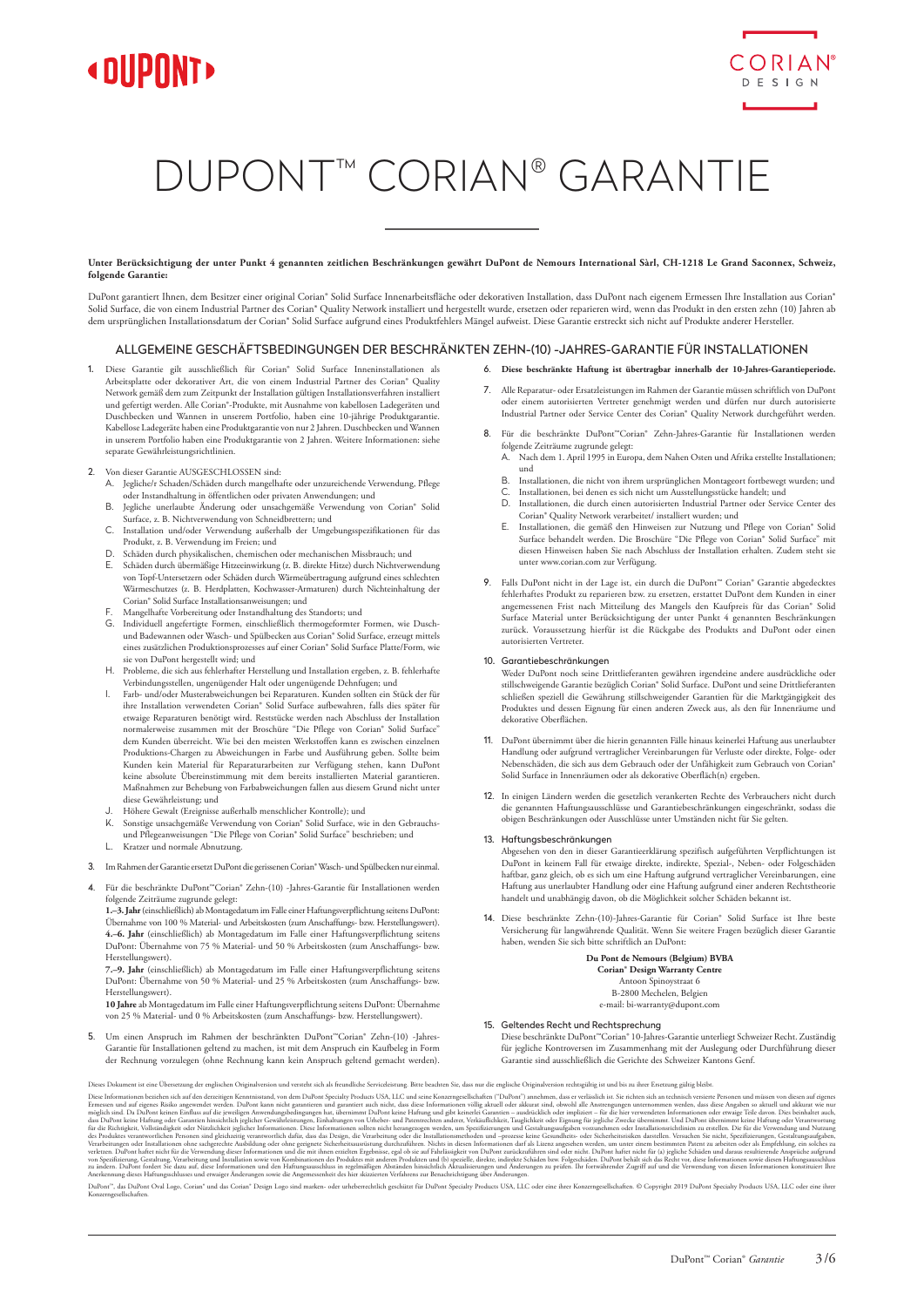



# GARANZIA DUPONT™ CORIAN®

**DuPont de Nemours International Sàrl, CH-1218 Le Grand Saconnex, Svizzera (in seguito chiamata "DuPont") garantisce, in base alla limitazione di tempo descritta nel sottocitato punto 4, quanto segue:**

DuPont garantisce, al proprietario dell'installazione originale per interni di Corian® Solid Surface per piano di lavoro o a scopo decorativo, la riparazione o la sostituzione, a proprio giudizio, dell'installazione di Corian® Solid Surface, fabbricata e installata da un Industrial Partner del Corian® Quality Network, nel caso in cui il prodotto presentasse difetti durante i primi dieci (10) anni dalla data di installazione originale di Corian® Solid Surface. Questa garanzia non copre prodotti realizzati da altri fornitori.

## TERMINI GENERALI E CONDIZIONI PER GARANZIA DECENNALE (10 ANNI) LIMITATA

1. La presente garanzia si applica esclusivamente alle installazioni per ambienti interni in Corian® Solid Surface, come piani di lavoro o installzioni decorative, fabbricate e installate da un Industrial Partner del Corian® Quality Network in conformità con la procedura in vigore al momento dell'installazione. Tutti i prodotti Corian®, eccetto dispositivi di ricarica wireless, piatti doccia e vasche nel nostro portfolio, hanno una garanzia di 10 anni sul prodotto. I dispositivi di ricarica wireless hanno una garanzia sul prodotto di 2 anni. Piatti doccia e vasche nel nostro portfolio hanno una garanzia sul prodotto di 2 anni. Per ulteriori informazioni, consultare i documenti separati sulle linee guida sulla garanzia.

### 2. Questa garanzia non copre quanto segue:

- A. Danni provocati da manutenzione, cura o uso commerciale o residenziale errati o inadeguati; e
- B. Modifiche o uso improprio di Corian® Solid Surface (es. il mancato uso di appropriati supporti per il taglio); e C. L'installazione e/o l'utilizzo al di fuori delle specifiche ambientali dei materiali (es. uso in
- esterni); e
- D. Uso improprio di tipo fisico, chimico o meccanico; e
- E. Danni da esposizione a calore eccessivo (es. calore diretto) per il mancato utilizzo di sottopentole o danni dovuti alla trasmissione di calore (es. piani di cottura o acqua bollente), derivanti dalla mancata conformità con le procedure di installazione di Corian® Solid Surface; e
- F. Errata preparazione o manutenzione del luogo; e
- Pannelli personalizzati, inclusi quelli termoformati, come piatti doccia, vasche da bagno, lavelli e lavabi, realizzati con Corian® Solid Surface e derivanti da un ulteriore proc di produzione su un pannello/lastra Corian® Solid Surface come prodotto da DuPont; e
- H. Problemi derivanti da un'errata fabbricazione/installazione, come danni ai giunti, inadeguato supporto strutturale ed errate fughe di espansione; e
- I. Variazioni dei colori e/o schemi nelle riparazioni. Ai clienti, si consiglia di conservare un pezzo di materiale Corian® Solid Surface utilizzato per l'installazione, nel caso in cui sia richiesto per eventuali lavori di riparazione. I ritagli di materiale avanzati vengono<br>solitamente lasciati insieme all'opuscolo "Manutenzione di Corian" Solid Surface" una volta completata l'installazione. Come per la maggior parte dei materiali, possono verificarsi variazioni di colore e design tra i vari lotti di produzione. Se il materiale del cliente non è disponibile per il lavoro di riparazione, DuPont non può garantire un'esatta corrispondenza con il materiale preesistente; inoltre, eventuali soluzioni intraprese per risolvere i problemi di mancata corrispondenza dei colori non saranno coperte dalla garanzia; e
- J. Eventi straordinari (al di fuori del controllo umano); e
- K. Qualsiasi altro uso improprio di Corian® Solid Surface come indicato nelle istruzioni per l'uso e la cura nella brochure sulle cure di routine di Corian® Solid Surface; e
- L. Graffi e usura ordinaria.
- 3. La garanzia DuPont include una sola riparazione di eventuali rotture di lavelli o lavabi.

### 4. La copertura della garanzia DuPont™ Corian® decennale (10 anni) limitata sull'installazione è getta ai seguenti limiti di tempo:

**Da 1 a 3 anni** inclusi dall'installazione, in caso di responsabilità di DuPont: Copertura pari al 100% su materiale e manodopera (a prezzo di costo).

**Da 4 a 6 anni** inclusi dall'installazione, in caso di responsabilità di DuPont: Copertura pari al 75% del materiale e al 50% della manodopera (a prezzo di costo).

**Da 7 a 9 anni** dall'installazione, in caso di responsabilità di DuPont: Copertura pari al 50% del materiale e al 25% della manodopera (a prezzo di costo).

**Al decimo anno** dall'installazione, in caso di responsabilità di DuPont: Copertura pari al 25% del materiale e allo 0% della manodopera (a prezzo di costo).

5. Per richiedere una copertura nell'ambito della garanzia DuPont™ Corian® decennale (10 anni) limitata sull'installazione, è richiesto l'invio della fattura fiscale come prova di acquisto insieme alla richiesta; in caso contrario, non verrà riconosciuta alcuna copertura.

- 6. **La presente garanzia limitata è trasferibile entro il periodo della garanzia di dieci (10) anni.**
- 7. Eventuali lavori di sostituzione o riparazione di Corian® Solid Surface dovranno essere autorizzati preventivamente per iscritto da DuPont o da un suo legale rappresentante e potranno essere eseguiti esclusivamente da un Service Centre o un Industrial Partner del Corian® Quality Network debitamente autorizzati.
- 8. La presente garanzia DuPont™ Corian® decennale (10 anni) limitata sull'installazione si applica solo alle:
	- A. Installazioni effettuate dopo il 1° aprile 1995 in Europa, Medio Oriente e Africa; e
	- B. Installazioni non spostate dal luogo di installazione originale; e
	- C. Installazioni non effettuate come modelli in showroom; e
	- Installazioni fabbricate/installate da un Service Centre o un Industrial Partner del Corian® Quality Network; e
	- E. Installazioni mantenute in conformità alle istruzioni riportate nell'opuscolo Manutenzione di Corian® Solid Surface consegnato al momento dell'accettazione della presente installazione e disponibile sul sito www.corian.com.
- 9. Nel caso DuPont non sia in grado di riparare o sostituire, quando previsto, un prodotto difettoso coperto dalla presente garanzia DuPont™ Corian®, entro un periodo di tempo ragionevole dalla notifica del difetto, provvederà a rimborsare il prezzo di acquisto limitatamente al materiale Corian® Solid Surface, nei limiti stabiliti al punto 4 e a condizione che il cliente restituisca il materiale Corian® Solid Surface a DuPont o a un suo legale rappresentante.

#### 10. Limitazioni della garanzia

Né DuPont né alcuno dei suoi fornitori terzi forniscono altre garanzie di alcun tipo, esplicite o implicite, a proposito di Corian® Solid Surface. DuPont e i suoi fornitori terzi escludono specificamente le garanzie implicite di commerciabilità e idoneità a un uso particolare diverso dall'uso interno o decorativo.

- 11. Salvo quanto previsto nel presente documento, DuPont non sarà responsabile in contratto o illecito di eventuali perdite o danni diretti, indiretti o fortuiti derivanti dall'uso o dall'incapacità d'uso di Corian® Solid Surface in applicazioni interne o decorative.
- 12. Alcuni stati proibiscono che le esclusioni e le limitazioni riportate nei termini della garanzia limitino i diritti legali dei consumatori, pertanto, è possibile che le suddette limitazioni o esclusioni non riguardino il caso specifico.

## 13. Limitazioni di responsabilità

Fatti salvi gli obblighi di legge specificamente riportati nella presente garanzia, DuPont in nessun caso sarà responsabile di danni diretti, indiretti, speciali o fortuiti, siano essi basati su contratto, atti illeciti o qualunque altra teoria legale e se sia stata o meno informata della possibilità di tali danni.

14. La garanzia decennale (10 anni) limitata sull'installazione di Corian® Solid Surface è una conferma della qualità duratura del prodotto per il cliente. Per ulteriori informazioni sulla presente garanzia, è possibile contattare direttamente DuPont per iscritto al seguente recapito:

### **Du Pont de Nemours (Belgium) BVBA**

**Corian® Design Warranty Centre**

Antoon Spinoystraat 6 B-2800 Mechelen, Belgio

e-mail: bi-warranty@dupont.com

#### 15. Legislazione e tribunale competente

La presente garanzia DuPont™ Corian® decennale (10 anni) limitata sull'installazione è regolata dalla legge svizzera. Il tribunale esclusivamente competente per qualsiasi controversia derivante dalla sua stesura, interpretazione o messa in atto è il tribunale del cantone di Ginevra, Svizzera.

Il present documento è un traduzione a triolo di correia della versione originale in ingles. Si pregne di notate estable in ingles in a velocity and trace in trace in trace in term and interest in the section of the sectio

DuPont", il logo ovale DuPont, Corian" of logo Corian" Design sono marchi commerciali o machi commerciali registrati o materiale protetto da copyright di DuPont Specialty Products USA, LLC o sue società affiliate. © Copyri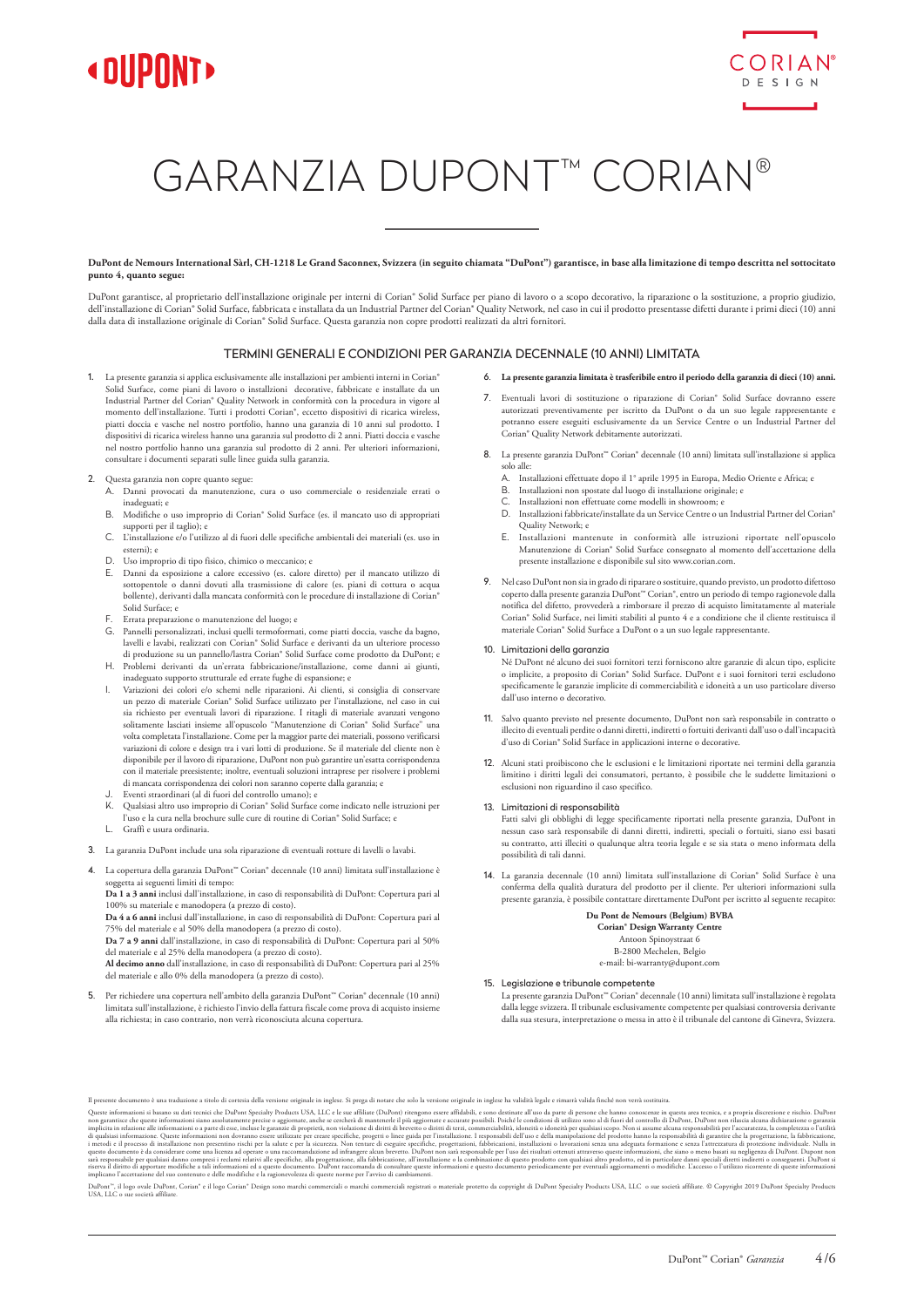



# DUPONT™ CORIAN® GARANTÍA

**DuPont de Nemours International Sàrl, CH-1218 Le Grand Saconnex, Suiza (en lo sucesivo denominada "DuPont") garantiza por la presente lo siguiente, dentro de los límites descritos en el punto 4:**

DuPont garantiza al propietario de la encimera interior o de la instalación decorativa original Corian® Solid Surface, que DuPont reparará o reemplazará gratuitamente, a su discreción, su instalación Corian® Solid Surface, siempre y cuando la instalación haya sido instalada y fabricada por un Corian® Quality Network Industrial Partner, en caso de que el problema sea atribuible a un defecto de producción durante los primeros 10 años a partir de la fecha de instalación de su Corian® Solid Surface. La presente garantía no cubre los productos hechos por otros distribuidores.

## TÉRMINOS Y CONDICIONES GENERALES DE LA GARANTÍA DE DIEZ (10) AÑOS LIMITADA DESDE SU INSTALACIÓN

- 1. Esta garantía afecta exclusivamente a las encimeras de interior o instalaciones decorativas Corian® Solid Surface que sean fabricadas y instaladas por un Corian® Quality Network Industrial Partner de acuerdo con el procedimiento de instalación establecido en el momento en que se haga esta instalación. Todos los productos Corian®, excepto los dispositivos de carga inalámbricos y platos de ducha y bañeras de nuestra cartera, poseen una garantía de producto de 10 años. Los dispositivos de carga inalámbricos tienen una garantía de tan sólo 2 años. Los platos de ducha y bañeras de nuestra cartera de productos, tienen una garantía de 2 años. Para más información, vea las normas de garantía aparte.
- 2. Esta garantía NO cubre:
	- A. Ningún(os) daño(s) ocasionado(s) por el uso, cuidado o mantenimiento (residencial o comercial) inapropiado o inadecuado; ni B. Ninguna modificación del material Corian® Solid Surface o su uso indebido, por ejemplo
	- por no haber utilizado una tabla de cortar; ni
	- C. La instalación y/o utilización en contra de las especificaciones del material para interiores, es decir, uso en exteriores; ni
	- D. El maltrato físico, químico o mecánico; ni
	- E. El deterioro por exposición excesiva al calor (por ejemplo, calor directo), por no emplear protectores frente al calor, o daños por transmisión del calor (placas de cocina o grifos de agua hirviendo, por ejemplo), como resultado de la no adhesión a los procedimientos de instalación Corian® Solid Surface; ni
	- F. La preparación o mantenimiento insuficientes del lugar de instalación; ni<br>G. Los productos fabricados a medida, incluidos los termoformados, como n
	- Los productos fabricados a medida, incluidos los termoformados, como platos de ducha, bañeras, fregaderos y lavabos, hechos con Corian® Solid Surface, y creados a partir de un<br>proceso de producción adicional en una lámina/perfil Corian® Solid Surface producido por DuPont; ni
	- H. Los problemas resultantes de la fabricación e instalación incorrectas, como rotura de juntas, soporte estructural insuficiente y juntas de dilatación incorrectas; ni
	- I. Las variaciones en el color y/o el dibujo en reparaciones. Se recomienda al cliente guardar un trozo del Corian® Solid Surface utilizado para su instalación, por si fuera necesario para llevar a cabo reparaciones. Una vez completada una instalación, los recortes suelen dejarse junto con el folleto "Mantenimiento Rutinario de Corian® Solid Surface". Al igual que con la mayoría de materiales, pueden darse variaciones en el color y el dibujo entre lotes de fabricación. Si no está disponible el material del cliente para llevar a cabo reparaciones, DuPont no puede garantizar que el nuevo material sea exactamente igual que el anterior, y las medidas que se puedan tomar para igualar los colores no estarían cubiertas por la .<br>garantía: ni
	- J. Fuerza mayor (sucesos ajenos al control de las personas); ni
	- Cualquier uso inadecuado de Corian® Solid Surface, tal como se detalla en las instrucciones de uso y cuidado del folleto de Cuidado Rutinario de Corian® Solid Surface, y
	- L. Rayaduras y uso y desgaste ordinario.
- 3. Bajo garantía, DuPont solo remplazará una vez los fregaderos y lavabos Corian® agrietados.
- 4. La cobertura de la garantía DuPont™ Corian® de diez (10) años limitada desde su instalación, se rige según los siguientes parámetros temporales:

**Del primer al tercer año** (incluido) desde la instalación, si es responsabilidad de DuPont: cobertura del 100% de materiales y mano de obra (al coste).

**Del cuarto al sexto año** (incluido) desde la instalación, si es responsabilidad de DuPont: cobertura del 75% de materiales y del 50% de mano de obra (al coste).

**Del séptimo al noveno año** (incluido) desde la instalación, si es responsabilidad de DuPont: cobertura del 50% de materiales y del 25% de mano de obra (al coste).

**Décimo año** desde la instalación, si es responsabilidad de DuPont: cobertura del 25% de materiales y 0% de mano de obra (al coste).

5. Para beneficiarse de la Garantía DuPont™ Corian® de diez (10) Años Limitada desde su Instalación, es preciso adjuntar a la reclamación un comprobante de compra, en forma de factura (sin este documento no habrá cobertura).

#### 6. **Esta garantía limitada es transferible dentro del plazo de diez (10) años.**

- 7. Cualquier trabajo de reemplazamiento o reparación de Corian® Solid Surface, necesita la autorización previa por escrito de DuPont o de su representante autorizado, y serán efectuados exclusivamente por un Corian® Quality Network Industrial Partner o un Corian® Quality Network Service Centre ® debidamente autorizado.
- 8. Está Garantía DuPont™ Corian® de diez (10) Años Limitada desde su Instalación solo se aplicará para:
	- A. Instalaciones realizadas después del 1 de abril de 1995 en Europa, Oriente Próximo o África; y
	- B. Instalaciones que se encuentren en su lugar de instalación original; y
	- C. Instalaciones que no hayan sido modelos de exposición; y
	- D. Instalaciones fabricadas/instaladas por un Corian® Quality Network Industrial Partner o un Corian® Quality Network Service Centre ®; y
	- E. Las instalaciones que se mantienen de acuerdo con las instrucciones de uso y cuidado en el folleto "Mantenimiento de Corian® Solid Surface" entregado con la aceptación de esta instalación y disponible en www.corian.com.
- 9. Si DuPont no está en condiciones de reparar o reemplazar, según proceda, un producto defectuoso cubierto por esta garantía DuPont™ Corian®, DuPont reembolsará exclusivamente el precio de compra del material Corian® Solid Surface, según las limitaciones del punto 4, en un plazo razonable después de la notificación del desperfecto y siempre que el cliente devuelva el producto Corian® Solid Surface a DuPont o a sus representantes autorizados.

# 10. Limitaciones de la garantía

Los productos de DuPont™ Corian® no están cubiertos por ninguna otra garantía, explícita o implícita, ni de DuPont ni de cualquiera de sus proveedores. DuPont y sus proveedores renuncian expresamente a las garantías implícitas de comerciabilidad e idoneidad para un propósito que no sea para uso interior o decorativo.

- 11. Con excepción de las responsabilidades aquí dispuestas, la utilización o la imposibilidad de utilizar los productos Corian® Solid Surface en interiores o en aplicaciones de superficie sólidas decorativas no será en ningún caso la justificación de un incumplimiento civil o contractual, y DuPont rechaza toda responsabilidad por pérdidas o perjuicios directos, indirectos o daños accesorios por estas causas.
- 12. Los derechos legales del consumidor en algunos países no pueden limitarse mediante una renuncia de responsabilidad o limitaciones de garantía. Es, pues, posible que estas limitaciones y exclusiones no resulten aplicables a su instalación.

#### 13. Limitación de responsabilidad

Excepto por las obligaciones específicamente establecidas en esta declaración de garantía, DuPont declina cualquier responsabilidad sobre cualquier perjuicio directo, indirecto, especial, accesorio, o daños consiguientes, ya sea por contrato, agravio o cualquier otra teoría legal, aún habiendo sido informado sobre la eventualidad de estos perjuicios.

14. Esta Garantía DuPont™ Corian® de diez (10) Años Limitada desde su Instalación, que da cobertura a las Corian® Solid Surface, es su mejor seguro de calidad del producto. Si desea recibir más información sobre esta garantía, le rogamos que nos lo notifique por escrito a la siguiente dirección:

## **Du Pont de Nemours (Belgium) BVBA**

**Corian® Design Warranty Centre**

Antoon Spinoystraat 6 B-2800 Mechelen, Bélgica

e-mail: bi-warranty@dupont.com

#### 15. Leyes aplicables y jurisdicción

Esta Garantía DuPont™ Corian® de diez (10) Años Limitada desde su Instalación está regida por las leyes de Suiza. Los tribunales del cantón de Ginebra (Suiza) son los únicos competentes en caso de litigio que surja de o en relación con esta garantía limitada, incluída cualquier pregunta acerca de su interpretación o su aplicación.

Este documento es una traducción el documento original en lengua inglesa. Solo la versión original en inglés tiene valor legal y permanecerí vigente hasta que sea reemplazada.<br>La información conservante orai basad en datos

DuPont", el logo ovalado de DuPont, Corian" y el logo de Corian" Design son marcas registradas o marcas comerciales o material con derechos de copyright de DuPont Specialty Products USA, LLC o sus compañías asociadas. © Co